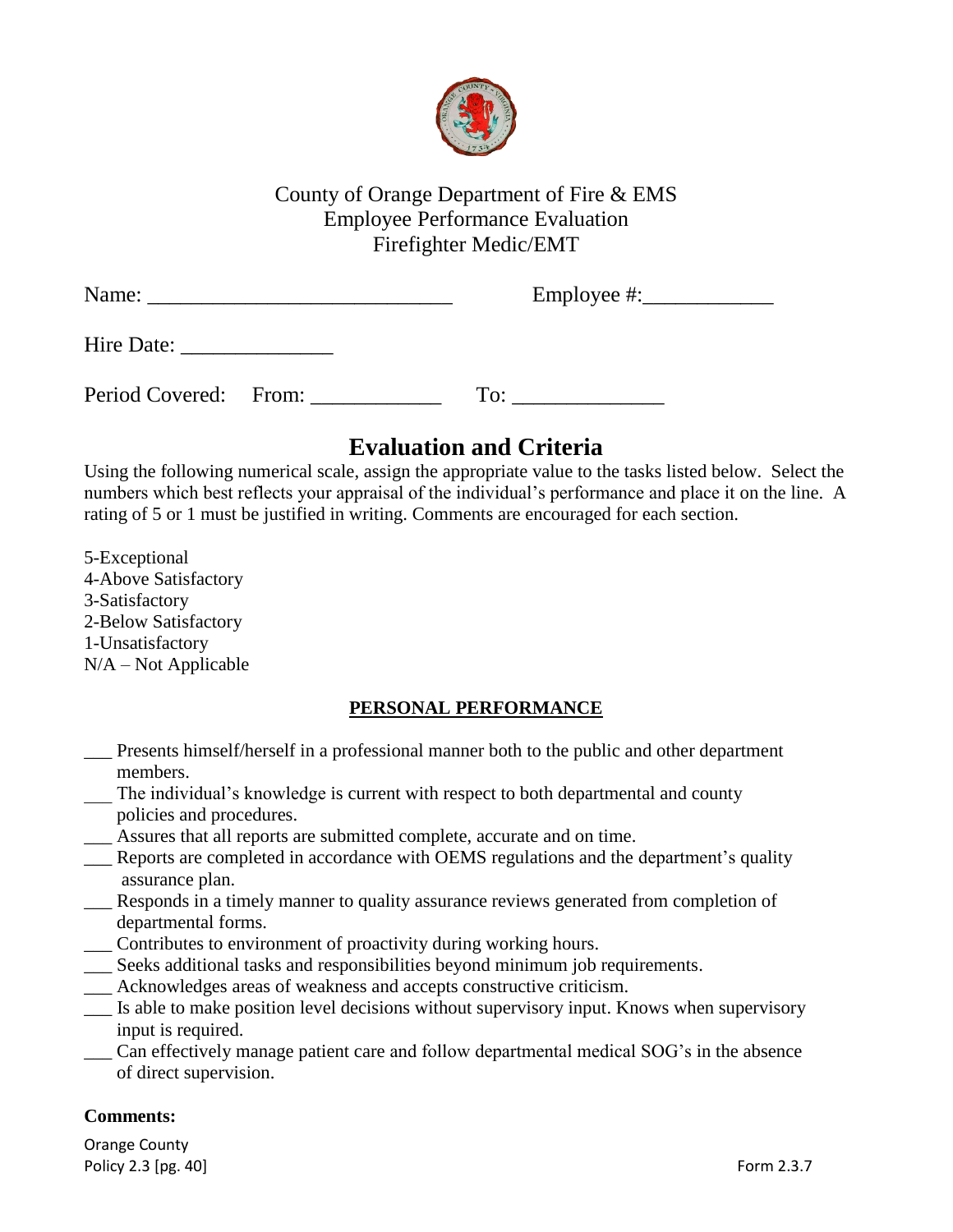**Initials**\_\_\_

### **COMMITMENT TO DEPARTMENTAL GOALS, PROGRAMS AND OBJECTIVES**

- \_\_\_ Works with supervisor and co-workers in planning and building an effective team.
- \_\_\_ Is willing to obey instructions of superiors. Follows the chain of command.
- \_\_\_ Is tactful when raising objections to orders. Does not openly object to orders or criticize the county, department or superiors in the presence of the public or other staff.
- \_\_\_ Is willing to accept unpleasant assignments.
- \_\_\_ Accepts and implements change to improve the effectiveness of the department.
- \_\_\_ Work time is directed toward the needs of the citizens and the department.

#### **Comments:**

### **RESPONSE TO CALLS**

- \_\_\_ Response is made within department response guidelines.
- \_\_\_ Radio transmissions are clear, concise, and courteous.
- \_\_\_ Is able to navigate to calls using a map book and/or other navigation aids.
- \_\_\_ Is familiar with areas/locations of high call volume.
- \_\_\_ Proper radio procedures are followed.

#### **Comments:**

### **SAFETY AND WORKPLACE ENVIRONMENT**

- \_\_\_ Provide a safe and non-threatening work environment.
- \_\_\_ Wears/uses appropriate safety equipment in the work place.
- \_\_\_ Takes immediate action to prevent incidences of unsafe or hostile work conditions. Reports any incidents to direct supervisor.
- Assures the safe operation of all department equipment and vehicles.
- Assures that any work related injury is reported and documented in accordance with policy.

#### **Comments:**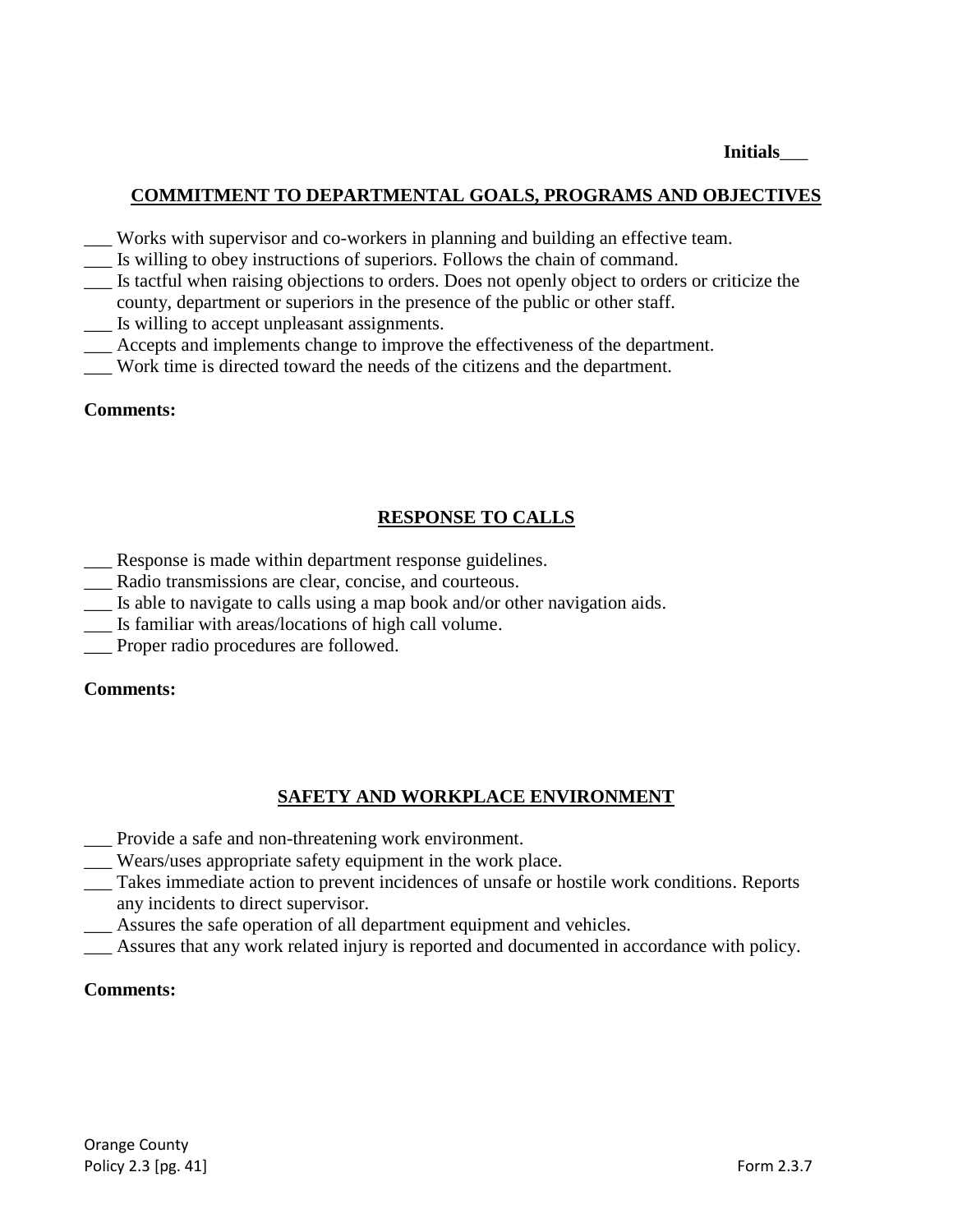### **PERFORMANCE ON CALLS**

- \_\_\_ Provides service in a customer oriented manner. Demonstrates compassion/empathy.
- \_\_\_ Promotes a customer oriented environment when dealing with the public.

**Initials\_\_\_**

- \_\_\_ Adheres to department policies while on fire scenes.
- \_\_\_ Promotes positive interaction with other agencies.
- \_\_\_ Complies with the county transport policy.

### **Comments:**

### **INITIATIVE, ATTITUDE, DEPENDABILITY**

- \_\_\_ Takes initiative to solve day-to-day issues.
- Meets deadlines and schedules.
- \_\_\_ Has a positive attitude and demeanor.
- \_\_\_ Does not complain about work or work assignments.
- \_\_\_ Requires minimal supervision to function in job.
- Follows instructions.
- \_\_\_ Performs tasks as directed.

### **Comments:**

### **PERFORMANCE UNDER STRESSFUL, UNUSUAL OR EMERGENCY CONDITIONS**

- When under unusual circumstances, no serious deviations from expected performance are demonstrated. Self-reporting when deviations occur.
- \_\_\_ Composure is maintained under stress.
- \_\_\_ Handles difficult situations in a very confident and professional manner.
- \_\_\_ Uses good judgment by evaluating all reasonable options available.

#### **Comments:**

### **EXTERNAL PUBLIC RELATIONS**

- \_\_\_ Has had no substantiated complaints during the rating period
- \_\_\_ Courtesy is demonstrated at all times to all people.
- \_\_\_ Works well with other departments and agencies.

#### **Comments:**

Orange County Policy 2.3 [pg. 42] Form 2.3.7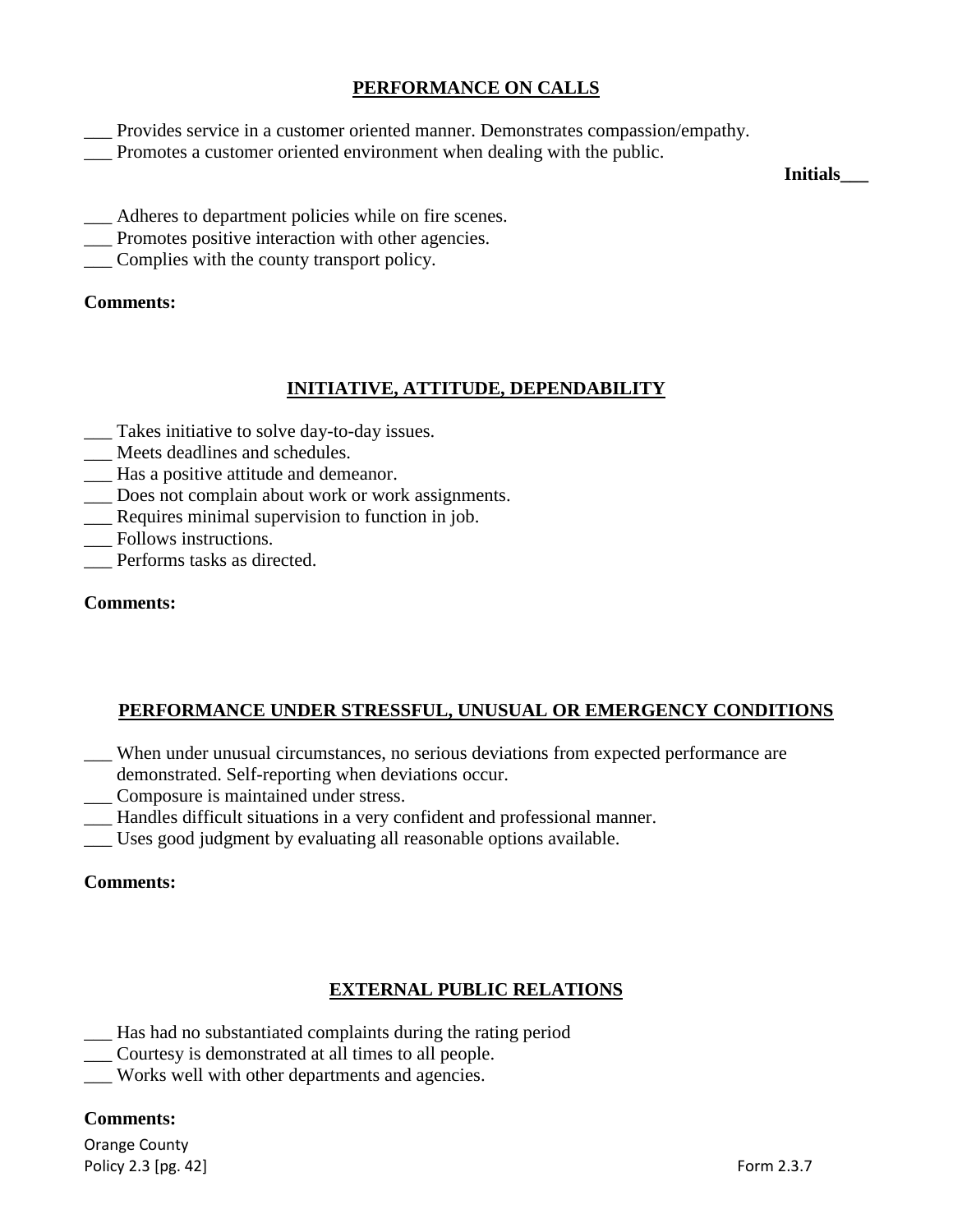**Initials\_\_\_**

### **INTERNAL COMMUNICATION AND COOPERATION**

- \_\_\_ Problems which occur in the work place relationships are promptly resolved.
- Readily assists others to resolve problems in a supportive manner.
- \_\_\_ Trains, guides, and mentors less experienced personnel and students assigned to him/her.

### **Comments:**

### **REPORT PREPARATION, SUBMISSION AND PRESENTATION**

- Reports are submitted on time.
- \_\_\_ Fire, EMS, and department reports are legible, concise, and grammatically correct containing all required information.
- Reports are rarely returned for correction.
- Reports contain all applicable paperwork, and attachments as necessary.

### **Comments:**

### **USE, CARE AND MAINTENANCE OF EQUIPMENT**

#### **Assures:**

- \_\_\_ Vehicles are not abused through poor driving habits.
- \_\_\_ Equipment is not lost or damaged due to carelessness.
- \_\_\_ Specified operating and safety procedures are followed in the use and maintenance of specialized equipment.
- Department vehicles are kept clean and stocked daily.
- Equipment is checked and document as required.
- \_\_\_ Equipment is kept clean, well taken care of, and always in working condition.
- \_\_\_ Work area is kept clean and organized. Station duties are performed.

#### **Comments:**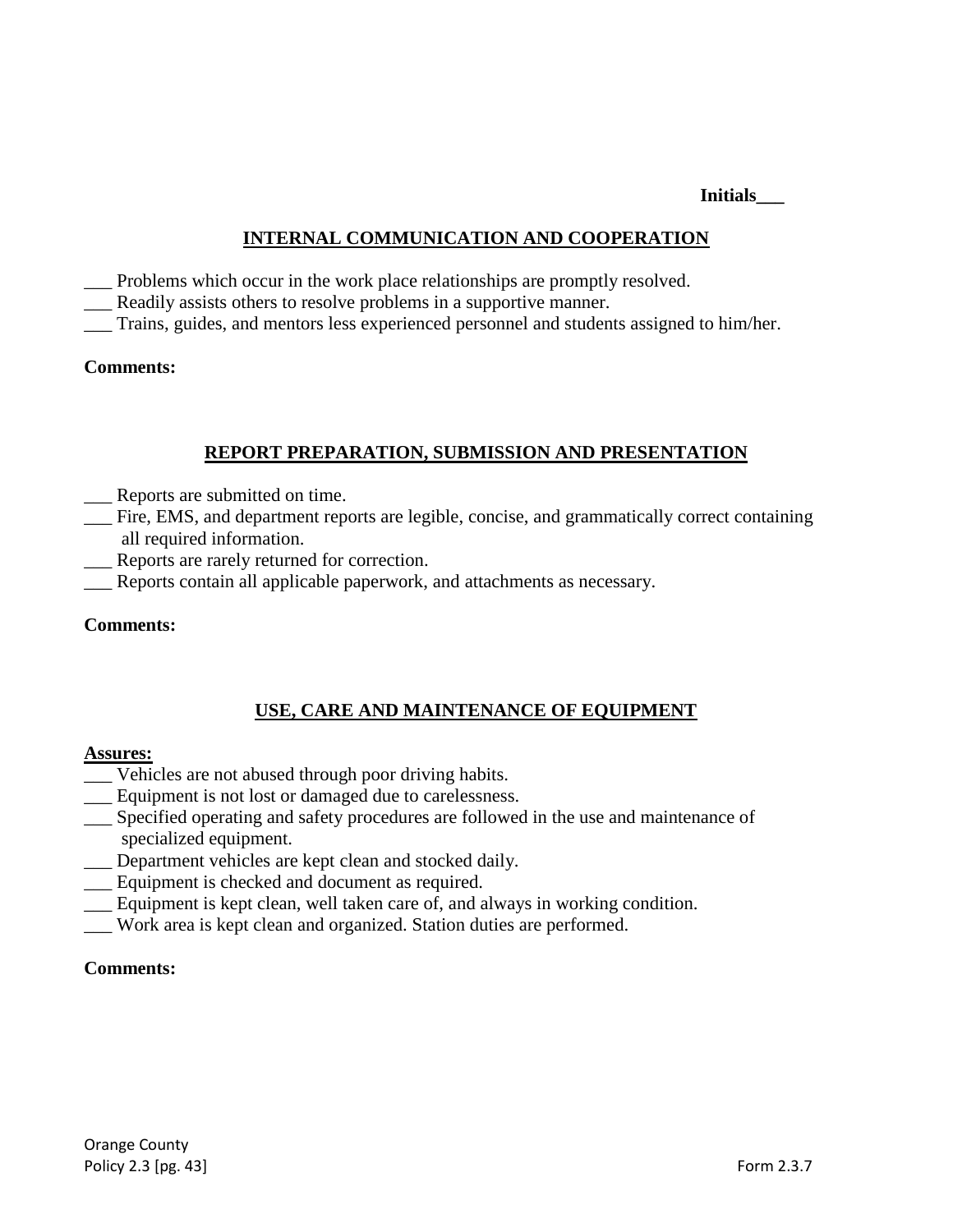### **COMPLIANCE TO POLICIES, PROCEDURES AND REGULATIONS**

- \_\_\_ All county and department policies, general orders, procedures, etc., are followed as
- directed or exceptions are approved by supervisor.
- \_\_\_ Sick leave is not abused.
- \_\_\_ Leave time is used only as authorized or specified.
- \_\_\_ Does not report late for assigned work.

### **Comments:**

**Initials\_\_\_**

### **PHYSICAL CONDITION AND APPEARANCE**

- \_\_\_ Uniform and equipment are well kept and pride is taken in appearance. Department uniform policy is followed.
- \_\_\_ All physical standards set forth by the department are met.
- \_\_\_ Corrective measures recommended by physician or other designated health representative are followed in a timely manner.
- \_\_\_ Complies with all requests made by the department designated infection control officer and attends yearly mandatory infection control training. (\_\_\_\_\_\_\_\_\_\_\_\_\_\_\_\_ date)

### **Comments:**

### **PROMOTION OF DEPARTMENTAL GOALS, PROGRAMS AND ACTIVITIES**

- \_\_\_ Seeks out additional tasks.
- Supports and responds to the department's goals, programs, and activities.
- \_\_\_ The department's needs, plans, and goals are participated in and produce the intended results.
- \_\_\_ Clearly communicates with supervisors.

#### **Comments:**

### **TRAINING MAINTENANCE AND OF REQUIRED CERTIFICATIONS**

- \_\_\_ Attends all mandatory training.
- \_\_\_ Is individually responsible for and completes all training required for job position and certification that is not provided by the department.

Demonstrates a proactive approach to expansion of professional knowledge and performance.

#### **Comments:**

Orange County Policy 2.3 [pg. 44] **Form 2.3.7**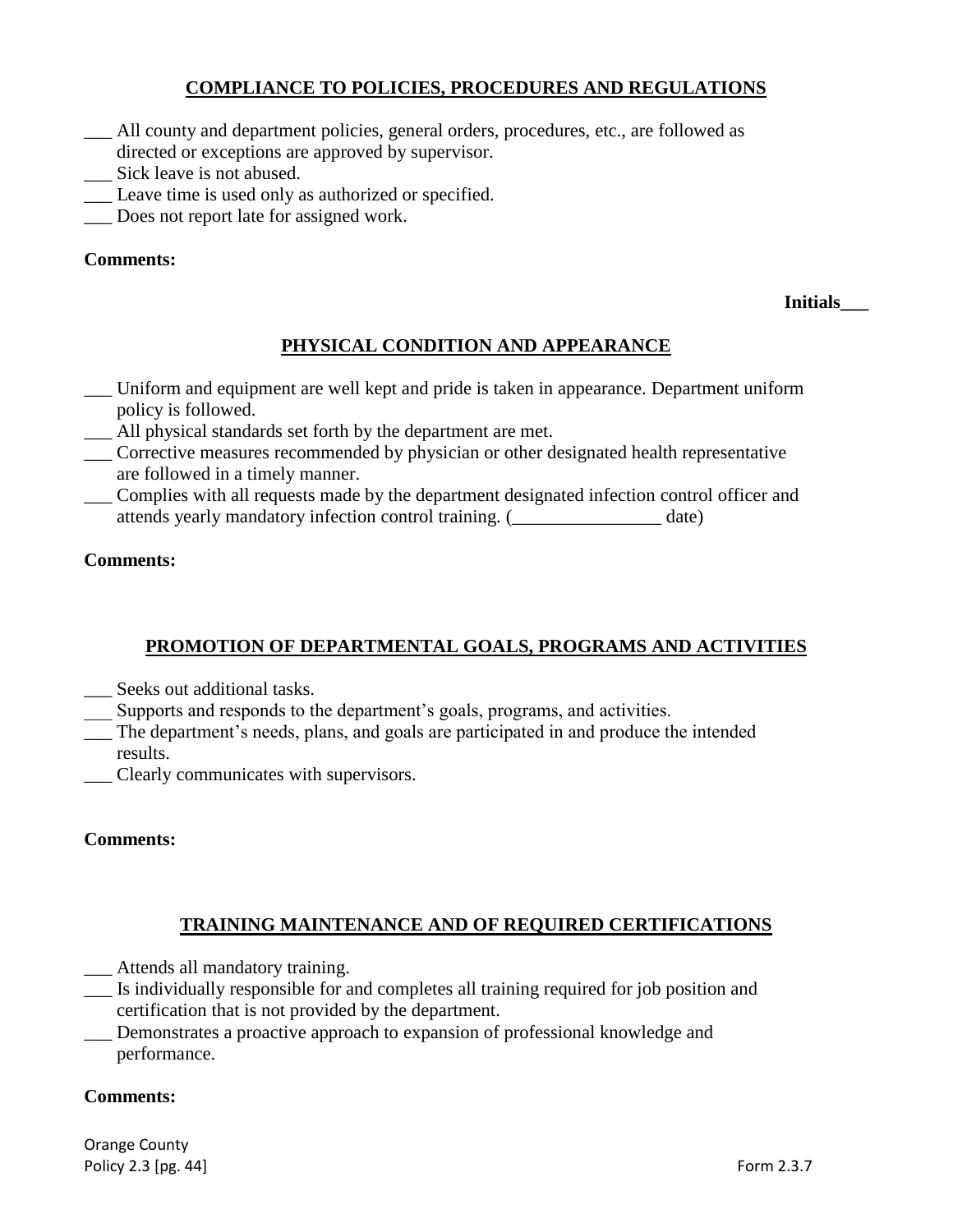### **PERSONNEL ASSIGNMENT AND SUPERVISION**

- Complies with the department standard of professionalism.
- \_\_\_ Limits avoidable overtime use.
- \_\_\_ Assures work records are accurate and complete and that all supplemental documentation is attached and correct prior to submission to the supervisors. Submits work records on time.

### **Comments:**

### **Initials\_\_\_**

**CORE VALUES:** Assign a numeric to each line, then list examples or actions that demonstrate how the employee embodies each core value. Complete all sections.

Integrity: Employee's actions are guided by ethical and honest conduct.

\_\_\_ Leadership: Employee is an example to others.

\_\_\_ Service: Employee is responsive and service-oriented to meet customer needs.

#### **Comments:**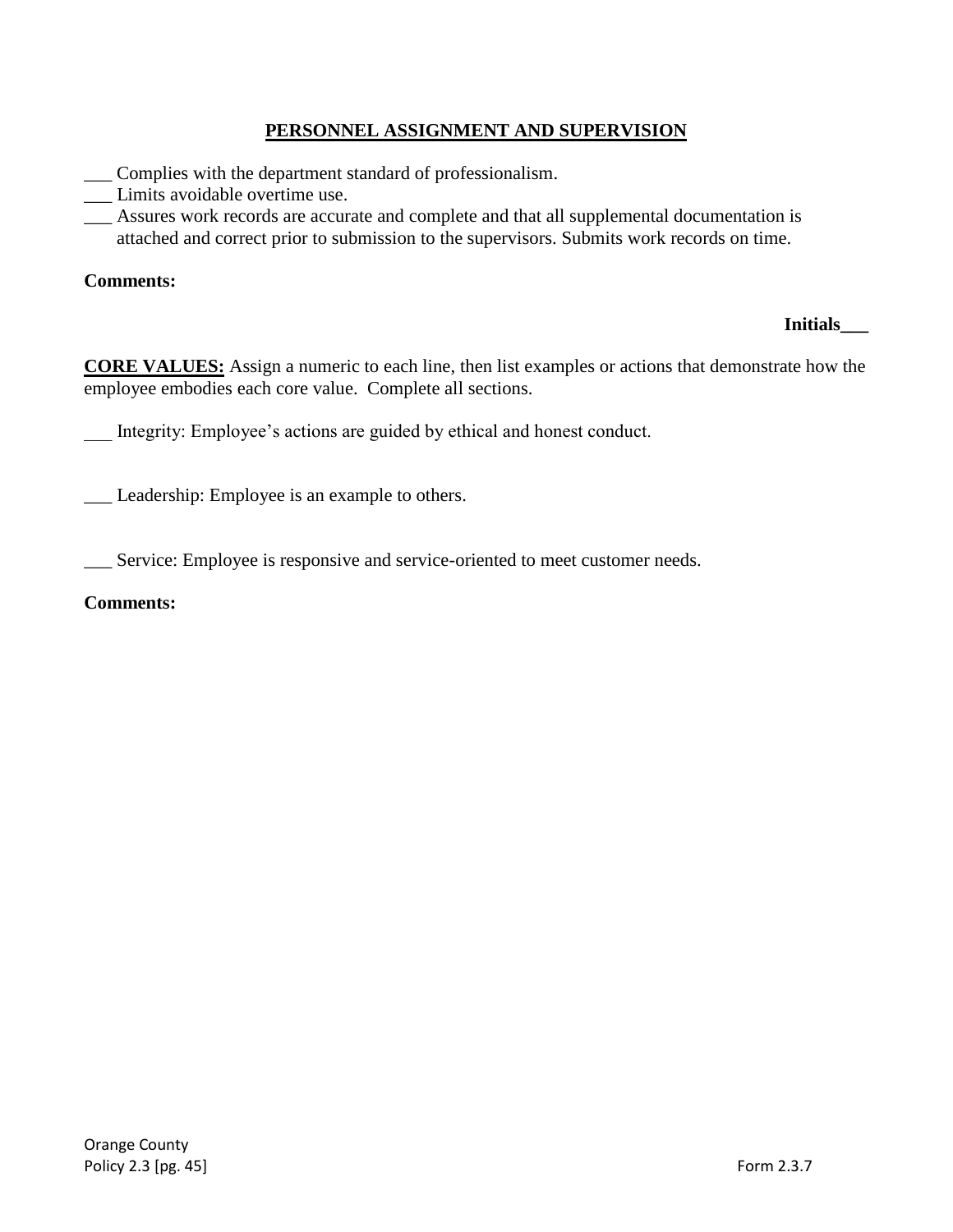### **CALCULATION OF RATING**

- **A. TOTAL SCORES \_\_\_\_\_\_**
- **B. NUMBER OF CATEGORIES**
- **C. RATING DETERMINATION (A/B) \_\_\_\_\_\_**

### **Development and growth potential:**

Include comments on employee's major strengths, and accomplishments made during this review period and development achieved since the last performance evaluation.

#### **Completed goals and objectives:**

Review the results of goals and objectives completed within this performance cycle.

#### **New goals and objectives:**

List the objectives to be accomplished within the next performance cycle. Arrange in order of priority.

**Additional comments by Rating Official:**

**Comments by Rated Employee:**